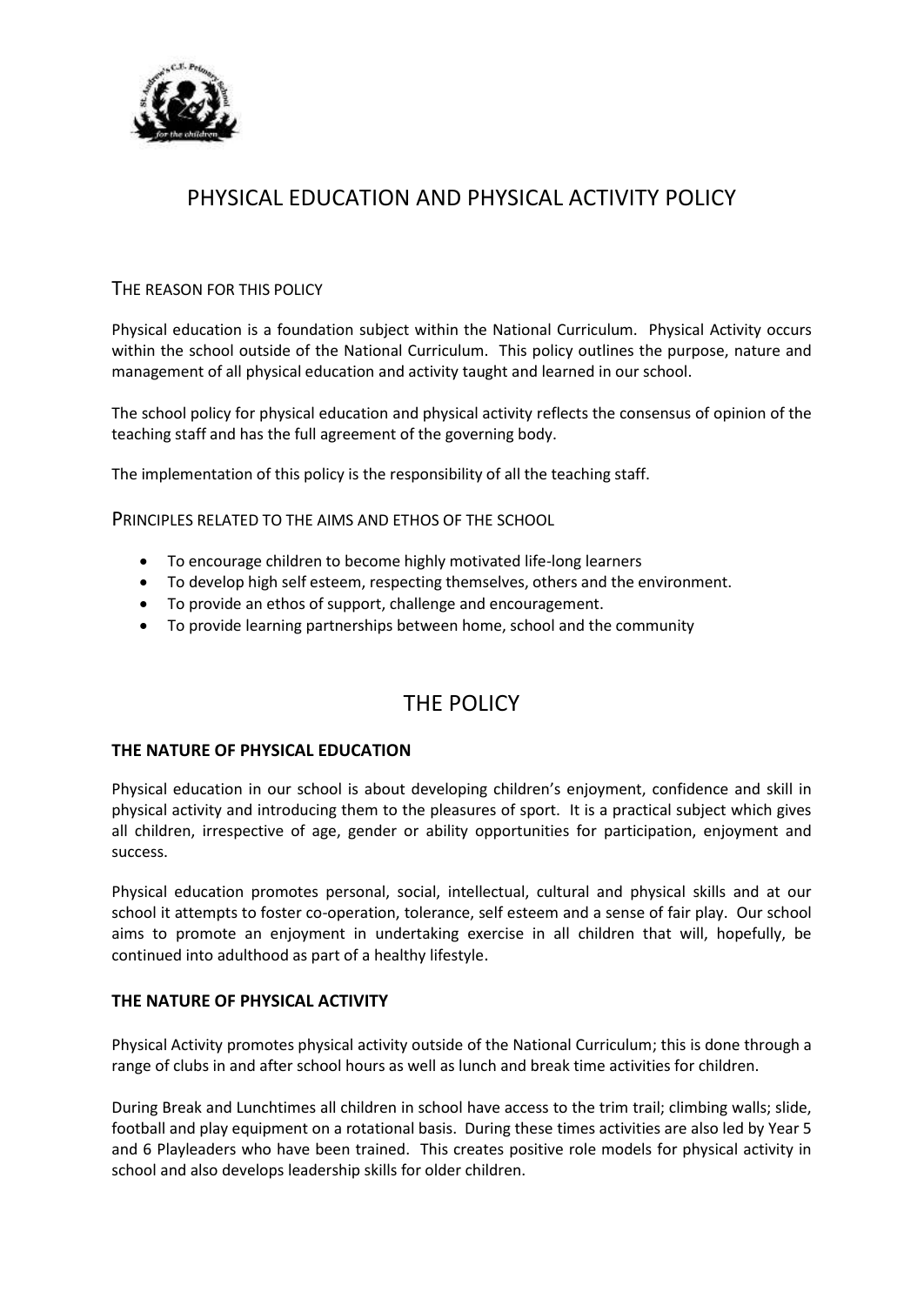A range of extra curricular clubs occur in school throughout the year both in and out of school hours which are targeted at different Year Groups. These are run both by members of staff and by coaches from our links with local secondary schools and organisations. Where possible, club links will be made to encourage children to take sport further.

### ENTITLEMENT

All children should have access to a balanced P.E. curriculum, as laid down in the National Curriculum document Physical Education. Due consideration should be given to implementing the Knowledge, Skills and Understanding, which covers what has to be taught during the Key Stage, and the Breadth of Study, the contexts, activities and areas of study through which the Knowledge, Skills and Understanding should be taught, in the planning of units of work for children.

Swimming will be undertaken at Key Stage 2 only, and will be organised according to the availability of the pool and its staff.

#### IMPLEMENTATION

Throughout each key stage the children will be encouraged to plan, perform and evaluate their work. This should be undertaken in as many lessons as possible, although each process will not necessarily be equally weighted. However, they should be given the opportunity, where possible in each lesson, to discuss their performance with their peers or adults.

Each term there is one main focus for P.E. activities; this is to be found in each year groups planning where a variety of key skills will become the focus at the appropriate level for the cohort of children. In Key Stage 1 emphasis is placed upon working safely and harmoniously as well as focusing on the key skills of agility, balance and control. In Key Stage 2 the spectrum is broadened to include, invasion games and swimming. Where possible links to other curricular areas will be made. Progression will be addressed within each area of study through careful planning of the coverage of the relevant key skills and vocabulary.

All physical education activities should be enjoyable, safe and yet challenging. The ideals associated with fair play and good sporting behaviour will be encouraged at all times.

Children will have the opportunity to work in a variety of ways through directed, exploratory and improvised activities. Children will work in groups, pairs and as individuals and will use language appropriate to physical education when talking about their work.

Whenever the weather permits children should be given the opportunity to undertake physical education outdoors.

Physical education is taught as a separate subject. However links are made to other areas of the curriculum where to topic for the term allows. Each class has two sessions per week one of which will be swimming, where appropriate.

Dance lessons will provide an opportunity for children to express themselves through a combination of dance and music. The music chosen will reflect different cultures and represent as wide a range of types of music as possible. Foundation and Key Stage 1 and 2 children can follow Val Sabin Dance program or any other self produced material which covers the appropriate key skills.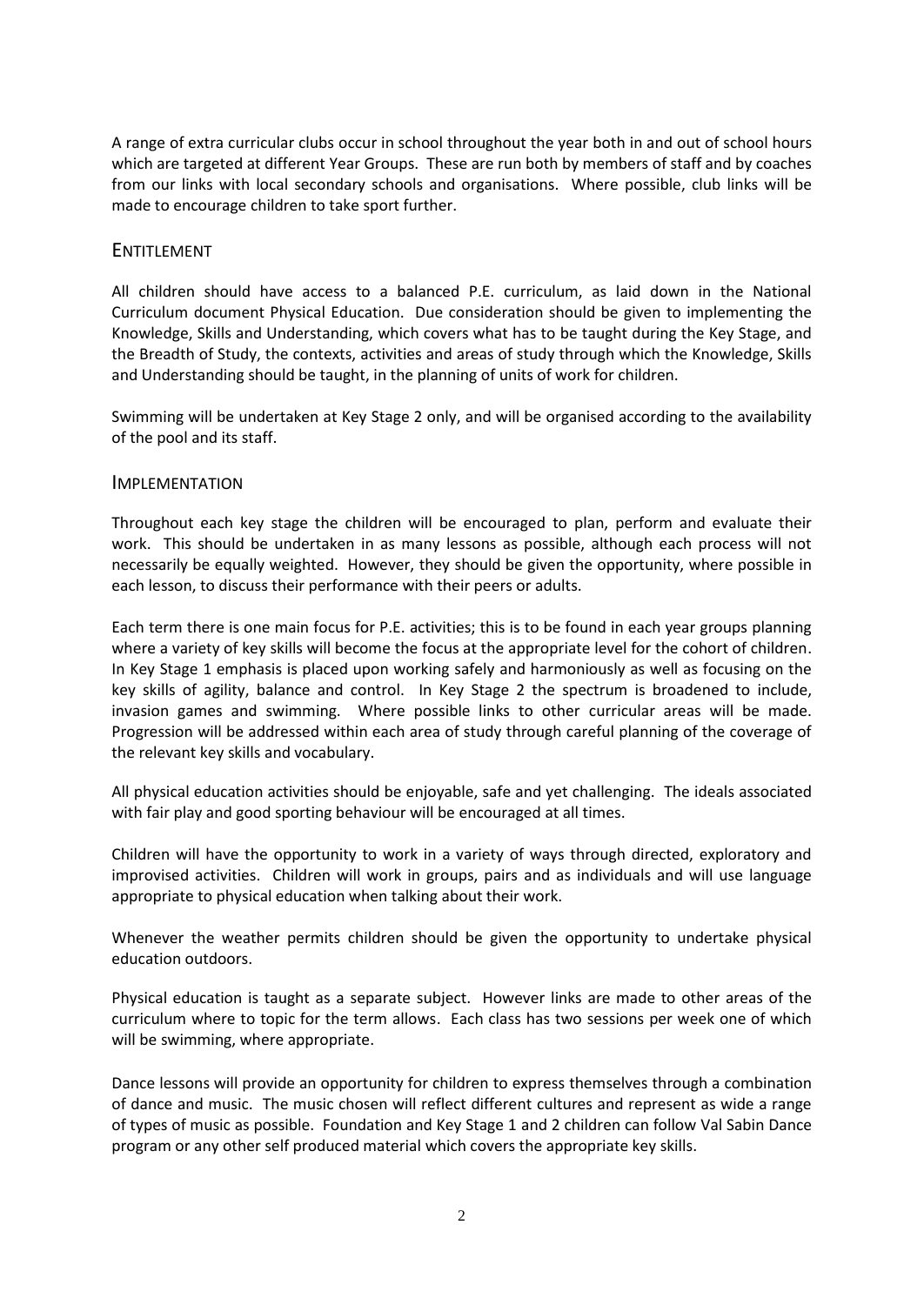Children will be taught gymnastics, dance and swimming in their normal class group. In Key Stage 1 games and athletics will also be taught in this way. The only instance of setting in physical education is in swimming. This is mainly done for safety reasons to adhere to the LEA guidelines of the maximum number of 20 children in each group, as per pool recommendations, at any time.

All teachers will be responsible for the planning and teaching of physical education, with the exception of swimming. P.E. Premium is used to develop and sustain a high quality of P.E. The school is part of the Carre's Grammar School outreach provision.

Foundation children will have the same access to the physical education curriculum as Key Stage 1 children. They are given the opportunity to enjoy an introduction to dance, games, gymnastics and outdoor activities. Developing physical skills is a very important part of the education of young children. The Foundation children will have access to the safe outdoor area in order to engage in active play.

Activities are planned in such a way as to encourage full and active participation by children irrespective of ability, race or gender. Every attempt will be made to fully integrate children with special needs into participating on equal terms with other children.

All physical education lessons will ensure an equal interest and participation level for both boys and girls. All lessons undertaken within the school day and at after school clubs will be for both genders.

Health education, particularly those areas addressing the effect of exercise on the heart and the need for exercise to keep us healthy, will be introduced during the appropriate physical education lessons.

All parents are informed of the dress required for their child when undertaking physical education. New parents are informed and full details are set down in the school brochure.

## ASSESSMENT

Teachers will make notes on individual children's progress with a focus on the coverage of key skills and National Curriculum Objectives. Photographic evidence to support planning and assessment will be made when appropriate. Children's attainment and effort will be recorded in end of year reports.

#### BACKGROUND DOCUMENTATION

This policy was informed by reference to the Statutory Orders for physical education, nonstatutory guidance of the national curriculum document for physical education, and guidance from the Lincolnshire Curriculum Service. Reference has also been made to the baalpe publication Safe Practice in Physical Education.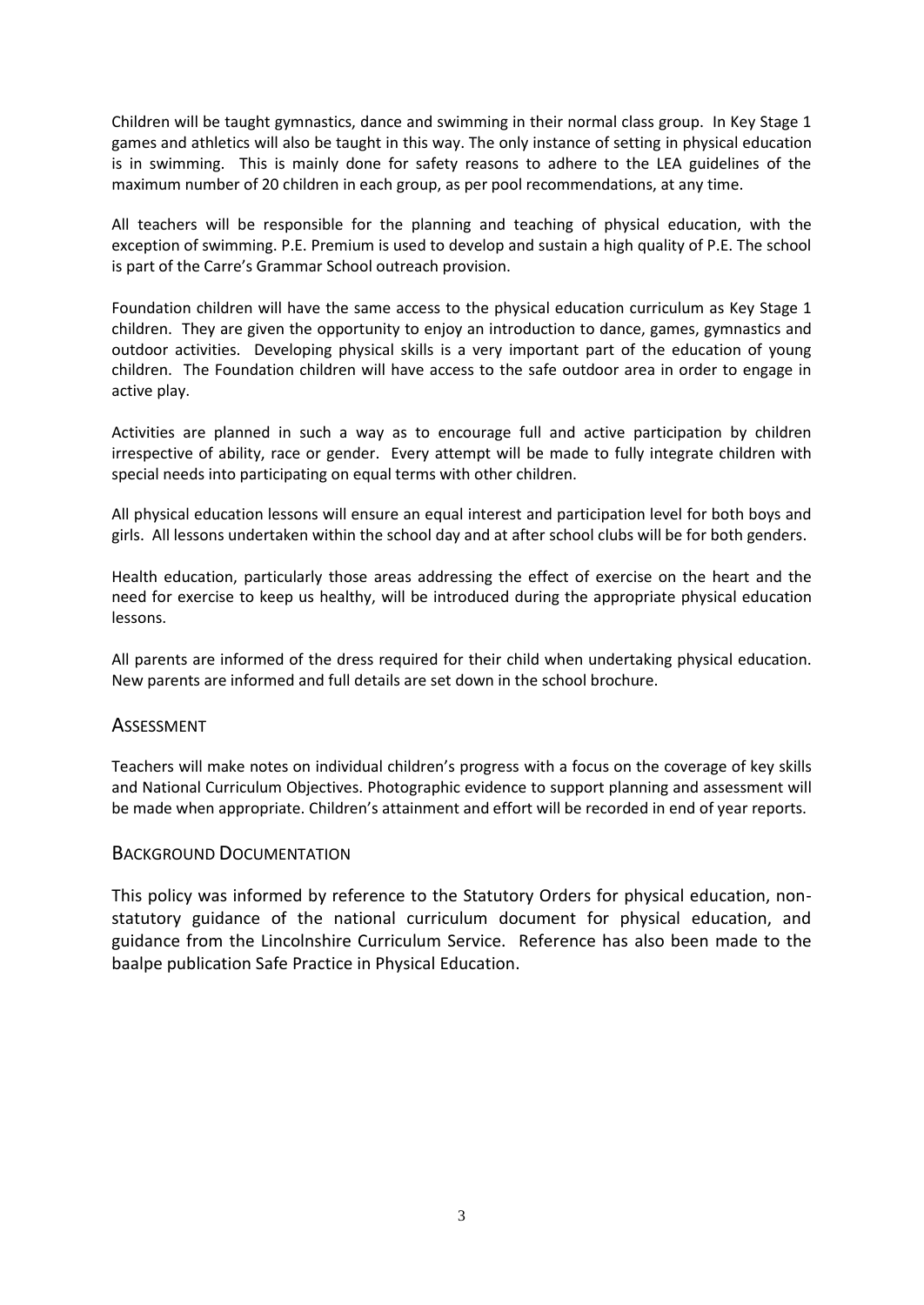## SUCCESS CRITERIA

Operable schemes of work in place that provide cohesion, continuity and progression which ensure that the experiences of pupils are at all times appropriate, with risks assessed and managed so that safe practice is addressed and implemented.

A safe system will identify pupils with any special educational or health needs and ensure that young people are not exposed to excessive challenge.

**Drafted by:** Amy Bell November 2011 **Approved by the Governing Body on: 23 January 2012 This policy was reviewed on 25 April 2016**

**This policy will be reviewed in: April 2018**

**Person to initiate review:** PE Subject Leader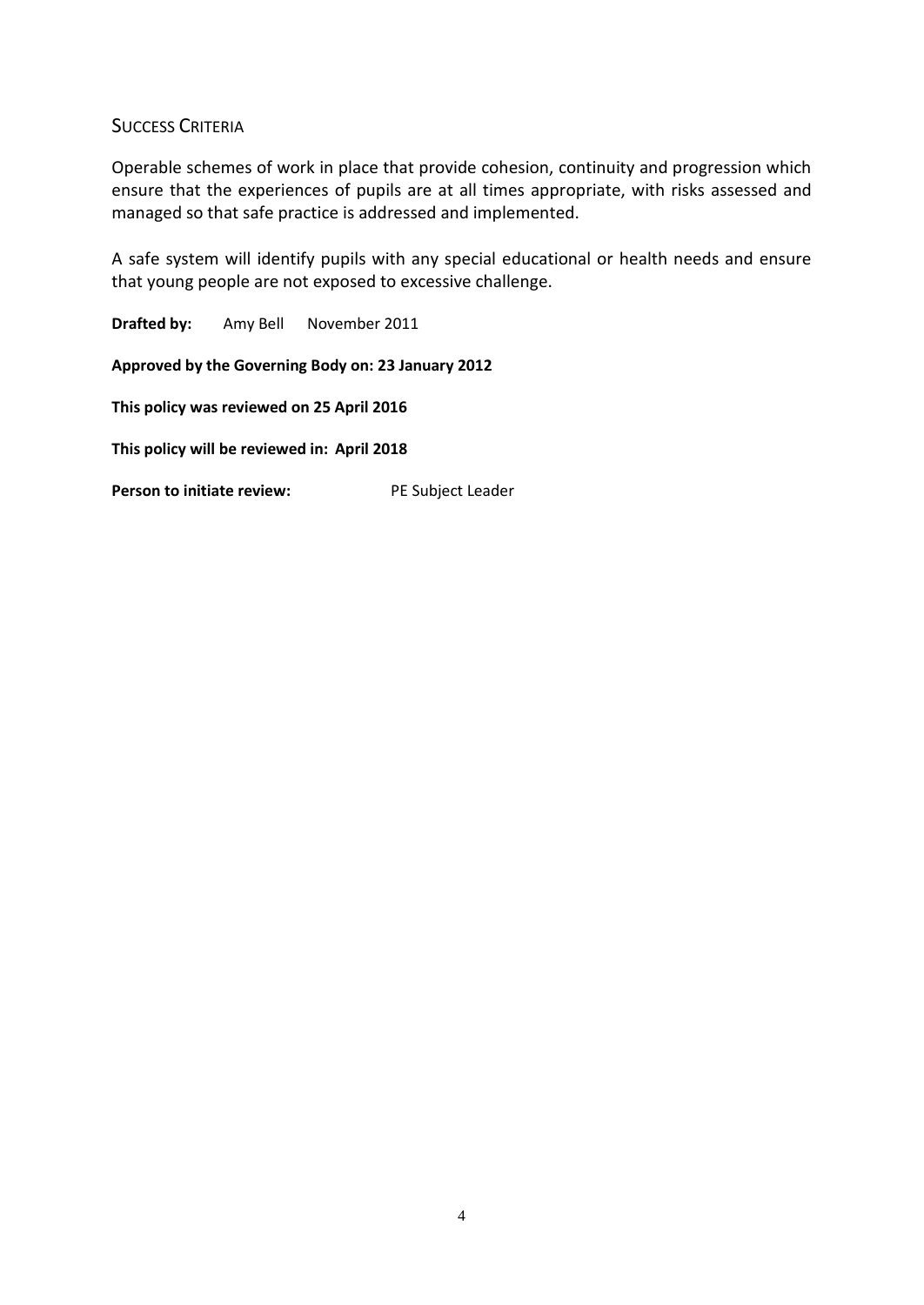## APPENDIX

#### **Practical Implications of the policy**

### **HEALTH AND SAFETY IT IS THE RESPONSIBILITY OF ALL STAFF TO ENSURE THAT THE FOLLOWING HEALTH AND SAFETY GUIDELINES ARE STRICTLY ADHERED TO.**

The health and safety policy gives clear guidance on the response and reporting of accidents. All accidents, no matter how slight, should be written down in the school's accident book kept in the First Aid Cabinet.

When engaged in physical education children are expected to behave in a considerate, responsible manner showing respect for other people and equipment. Any child who is not obeying these requirements should be excluded from the lesson, but not from the activity area. When, in the teacher's opinion, they are in an appropriate frame of mind they can resume the activity.

During the lessons children will be encouraged to discuss safety implications concerning themselves and others. This should start when children enter the school.

All children must change into a T-shirt, shorts or skirt. Tracksuit bottoms are not to be worn indoors for safety purposes. Children will be allowed to choose between wearing plimsolls and using bare feet. However bare feet must be used when using apparatus for safety. Fashion trainers must not be worn for P.E. as they are not safe. Bermuda shorts are not suitable for swimming or other P.E. lessons.

Teachers should wear clothing appropriate to the activity in which they are engaged; a change of footwear for indoor activities and a change of clothing for outdoor or swimming activities.

If a child has a verruca they should not borrow other children's footwear and they must wear a verruca sock for swimming. A plaster is not acceptable except a preparatory verruca plaster.

Long hair **must always** be tied back for P.E. Any child who comes without a hair band will be given an elastic band. Alice bands, fancy hair bobbles, etc should not be worn for the lessons. Earrings, watches and other jewellery should not be worn. It is not the teacher's responsibility to remove a child's jewellery, though they should ensure that it has been removed. In the case of a child who has just had their ears pierced the earrings should be taped up. All parents will be informed of this procedure.

For outdoor activities and winter games children are encouraged to have a tracksuit or warm top and loose leg covering.

When a child forgets their kit they will be reminded twice and on the third occasion a letter will be sent home. At no time must kit be borrowed.

All activities which involve children working above floor level must use the cushioned mats provided. Any floor work which includes forwards/backwards rolls, handstands, crabs etc, must also use mats.

The safe erection and dismantling of equipment will be encouraged at all times and children will be trained to move and store equipment in an appropriate manner. This includes children always